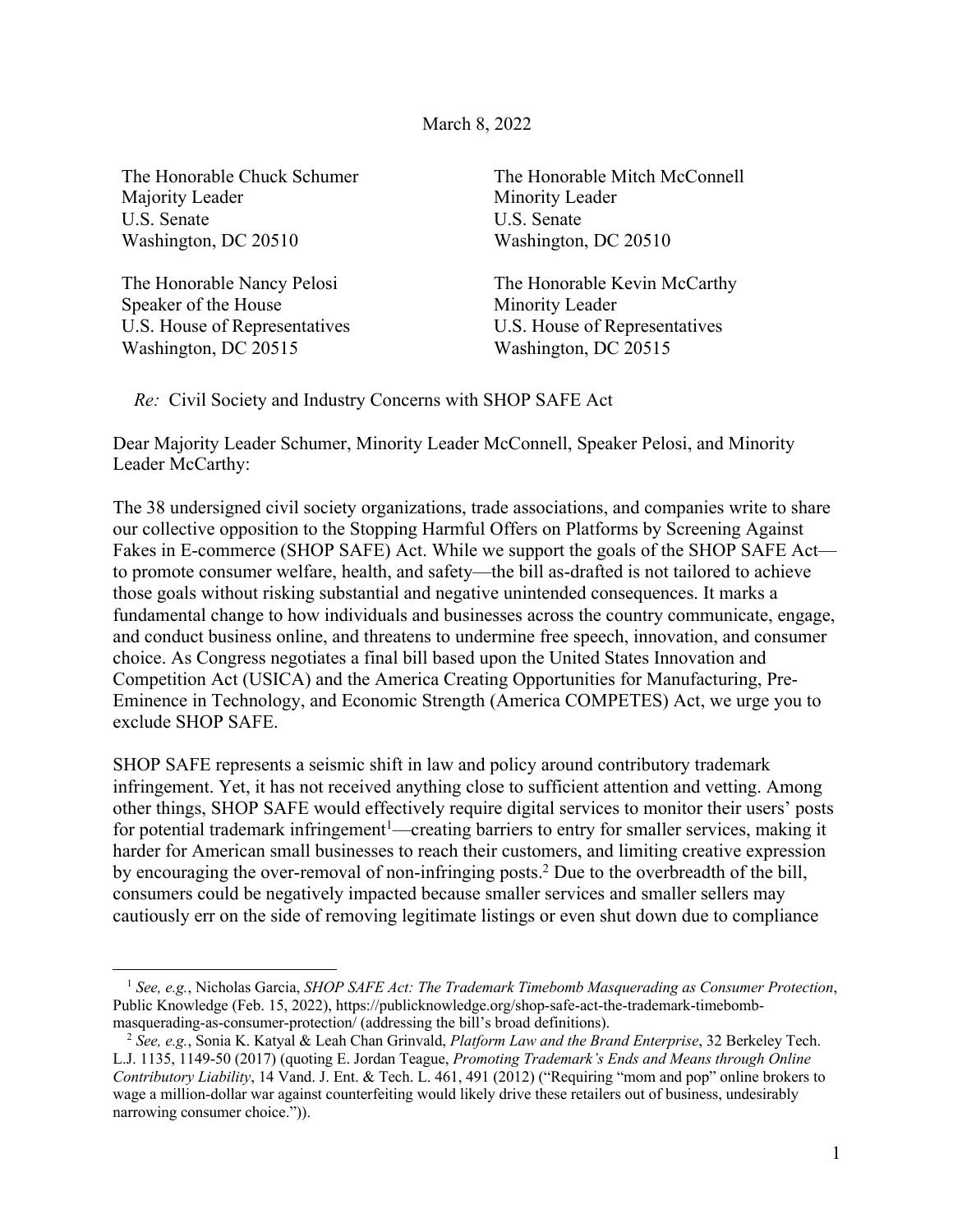burdens.3 This runs counter to the bill's stated goals of enhancing American competitiveness by severely limiting the opportunities for American small businesses to offer their goods and services to consumers.

The Senate has not had an opportunity to properly consider this bill and discuss how best to balance major policy changes to protect consumers while avoiding harming legitimate American small businesses.<sup>4</sup> Additionally, the House Judiciary Committee failed to fully consider the concerns stakeholders raised with the Committee. At the bill's markup, numerous House Judiciary members voiced bipartisan concerns about the bill's broad reach and negative impacts on consumers and small businesses. Unfortunately, while Committee leadership publicly agreed to continue work to address the concerns of the diverse stakeholders affected by this legislation, instead, as Rep. Lofgren notes, "we now find SHOP SAFE has been inserted without improvements[.]"<sup>5</sup>

Congress should not shoehorn this kind of dramatic policy change into the final compromise between USICA and America COMPETES or other "must-pass legislation." This type of proposal should be carefully considered in the Senate with a transparent legislative process that accounts for full stakeholder participation. Since the bill's pervasive flaws remain, they are not the sort of problems that can be resolved in conference and SHOP SAFE should be altogether excluded from the final package. Allowing SHOP SAFE to proceed, as-is and tacked-on to unrelated legislation, would set a dangerous precedent for policymaking that is fundamentally connected to our economy, innovation, competition, and free speech.

\* \* \*

<sup>3</sup> Daphne Keller, *Empirical Evidence of Over-Removal by Internet Companies Under Intermediary Liability Laws: An Updated List*, The Center for Internet & Society at Stanford Law School (Feb. 8, 2021), https://cyberlaw.stanford.edu/blog/2021/02/empirical-evidence-over-removal-internet-companies-underintermediary-liability-laws.

<sup>4</sup> A November 2, 2021 Senate Judiciary Committee hearing on "Cleaning Up Online Marketplaces: Protecting Against Stolen, Counterfeit, and Unsafe Goods" focused primarily on an alternative bill, the Integrity, Notification, and Fairness in Online Retail Marketplaces for Consumers (INFORM Consumers) Act. *See* Durbin Questions Witnesses in Senate Judiciary Committee Hearing on Cleaning Up Online Marketplaces (Nov. 2, 2021), https://www.judiciary.senate.gov/press/dem/releases/durbin-questions-witnesses-in-senate-judiciary-committeehearing-on-cleaning-up-online-marketplaces.

<sup>5</sup> *See* Rep. Lofgren, Extension of Remarks, H.R. 4521, the America COMPETES Act of 2022 (Feb. 2, 2022), *available at* https://lofgren.house.gov/sites/lofgren.house.gov/files/2.2.22%20-

<sup>%20</sup>Extension%20of%20Remarks%20on%20H.R.%204521.pdf ("These concerns came up during the Judiciary Committee's markup of the SHOP SAFE Act last fall. Members, including several who voted to advance the bill, called for further work on the bill. Based on public discussion at the markup, it was expected a committee-driven process to make changes to the SHOP SAFE Act would happen before it moved forward. Regrettably, given that the ordinary legislative process toward the Floor did not occur, we now find SHOP SAFE has been inserted without improvements into this much larger legislation.").